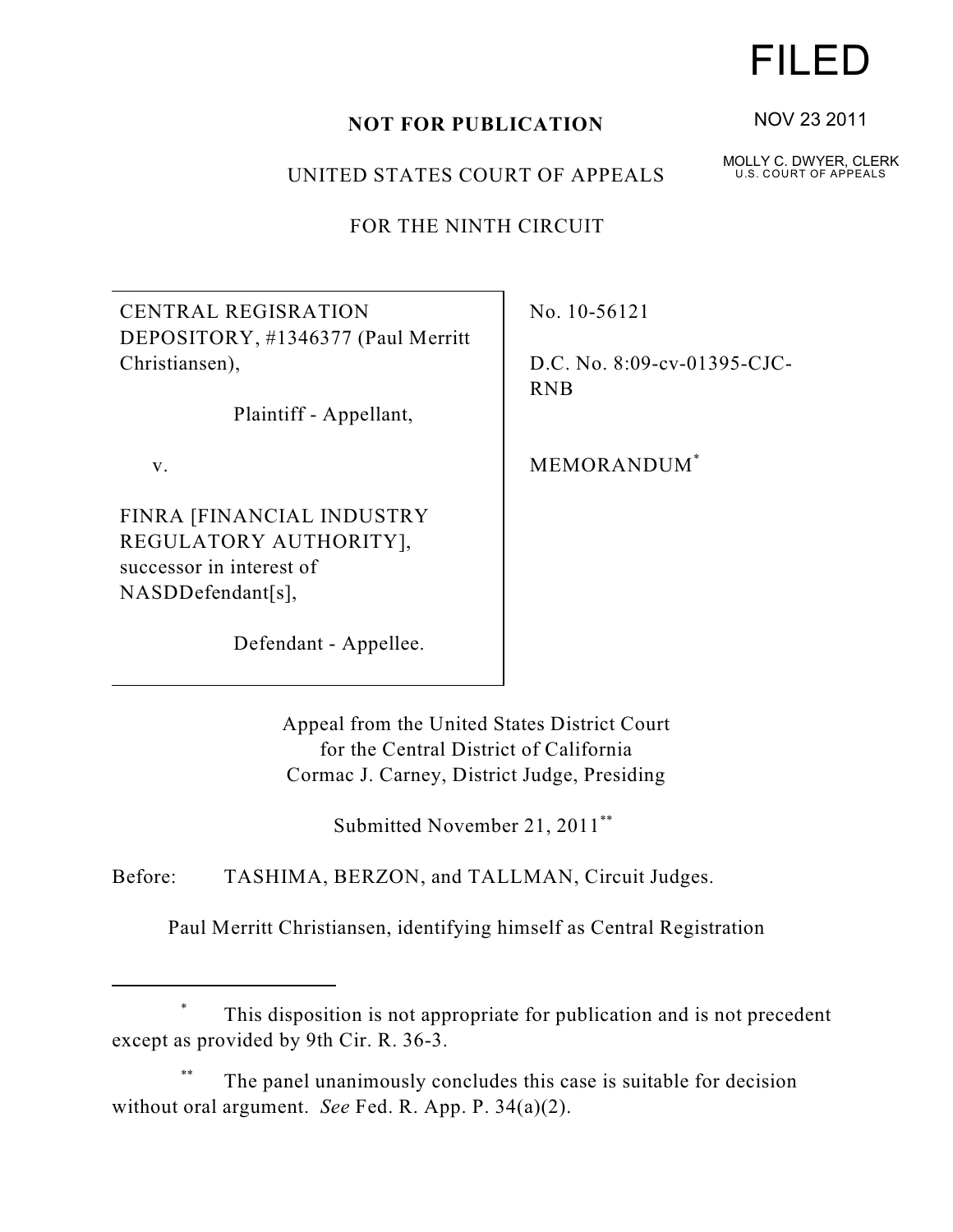Depository No. 1346377 ("Christiansen"), appeals pro se from the district court's order dismissing his action against the Financial Industry Regulatory Authority ("FINRA") alleging violation of his right to be nominated for and serve on FINRA's Board of Directors and disclosure of false and injurious information about him to a prospective employer through its Central Registration Depository ("CRD") computer database. We have jurisdiction under 28 U.S.C. § 1291. We review de novo the district court's dismissal under Fed. R. Civ. P. 12(b)(6). *Caviness v. Horizon Cmty. Learning Ctr., Inc.*, 590 F.3d 806, 811-812 (9th Cir. 2010). We may affirm on any ground supported by the record. *Shanks v. Dressel*, 540 F.3d 1082, 1086 (9th Cir. 2008). We affirm.

The district court properly concluded that FINRA enjoys absolute immunity from money damages for its regulatory activity, including the maintenance and disclosure of information regarding stockbrokers through the CRD database. *See Sparta Surgical Corp. v. Nat'l Ass'n of Sec. Dealers, Inc.*, 159 F.3d 1209, 1214 (9th Cir. 1998) ("[The] NASD has immunity when acting in an adjudicatory, prosecutorial, arbitrative or regulatory capacity.").

The district court properly dismissed Christiansen's claim for declaratory relief because his request that he be reinstated and that certain information be purged from his record would require the court to contravene FINRA's properly